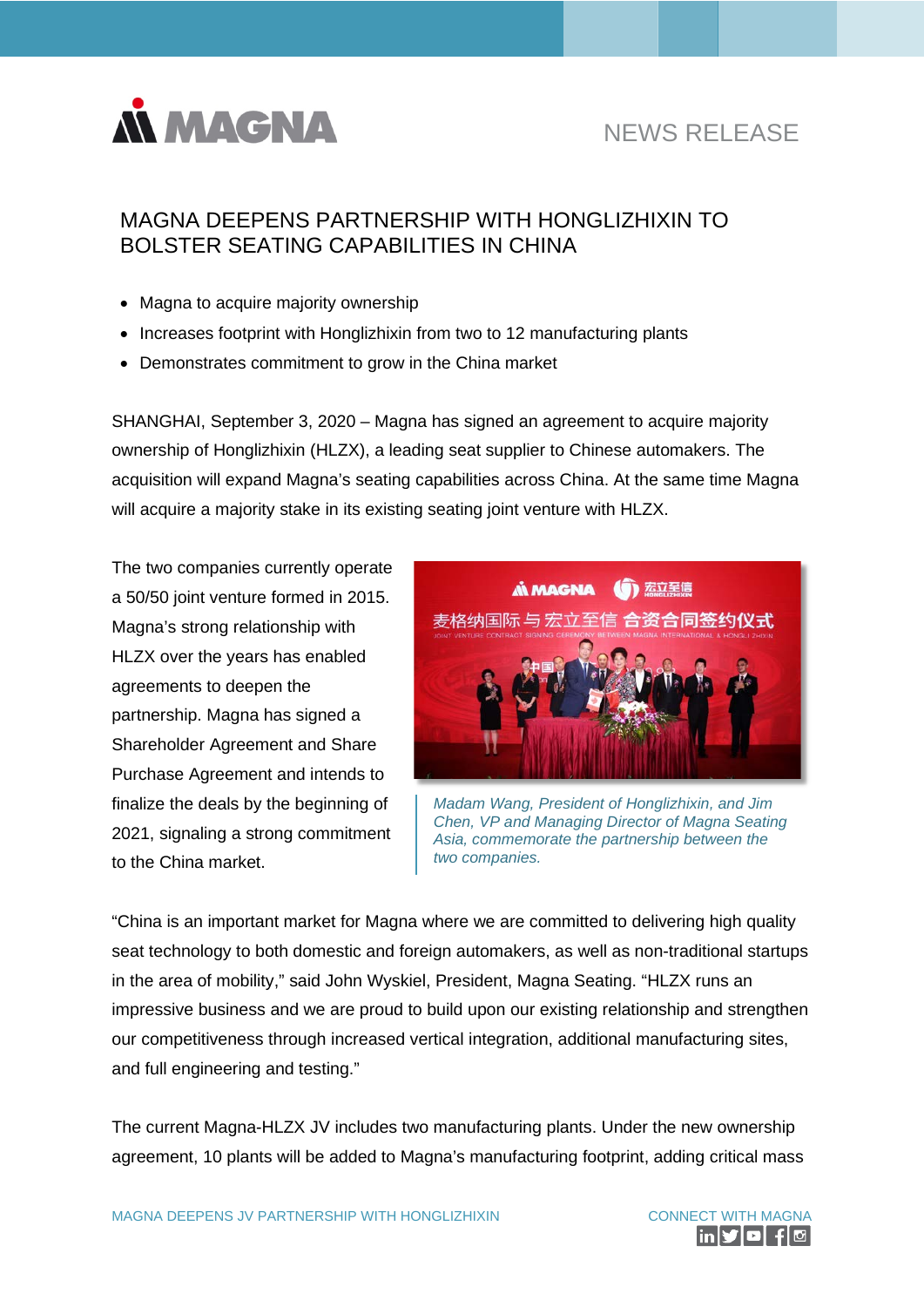and scale to the company's seating operations in China. The majority of HLZX's plants are also vertically integrated with just-in-time seat assembly and delivery, structures, foam, and trim capabilities that enable an optimal sourcing solution for automakers versus sourcing from multiple suppliers.

"In addition to HLZX's expansive presence, they have a highly capable and competitive engineering team in providing turnkey solutions to Chinese automakers," said Jim Chen, Vice President and Managing Director, Magna Seating Asia. "We believe both of our engineering teams working together will provide unique synergies that will allow us to deliver innovative seats to our customers in China."

Magna's seating business, recognized by automakers and consumers for its innovation and quality, includes six R&D centers and 66 manufacturing operations around the globe.

#### TAGS

automotive seating, automotive seat systems, joint ventures China

## INVESTOR CONTACT

Louis Tonelli, Vice President, Investor Relations [louis.tonelli@magna.com,](mailto:louis.tonelli@magna.com) (+1) 905.726.7035

#### MEDIA CONTACT

Tracy Fuerst, Vice President, Corporate Communications & PR [tracy.fuerst@magna.com,](mailto:tracy.fuerst@magna.com) (+1) 248.631.7004

## ABOUT MAGNA

We are a mobility technology company. We have over 152,000 entrepreneurial-minded employees, 346 manufacturing operations and 93 product development, engineering and sales centres in 27 countries. We have complete vehicle engineering and contract manufacturing expertise, as well as product capabilities that include body, chassis, exteriors, seating, powertrain, active driver assistance, electronics, mechatronics, mirrors, lighting and roof systems. Our common shares trade on the Toronto Stock Exchange (MG) and the New York Stock Exchange (MGA). For further information about Magna, visit [www.magna.com.](mailto:tracy.fuerst@magna.com)

# # #

**THIS RELEASE MAY CONTAIN STATEMENTS WHICH CONSTITUTE "FORWARD-LOOKING STATEMENTS" UNDER APPLICABLE SECURITIES LEGISLATION AND ARE SUBJECT TO, AND EXPRESSLY QUALIFIED BY, THE CAUTIONARY DISCLAIMERS**